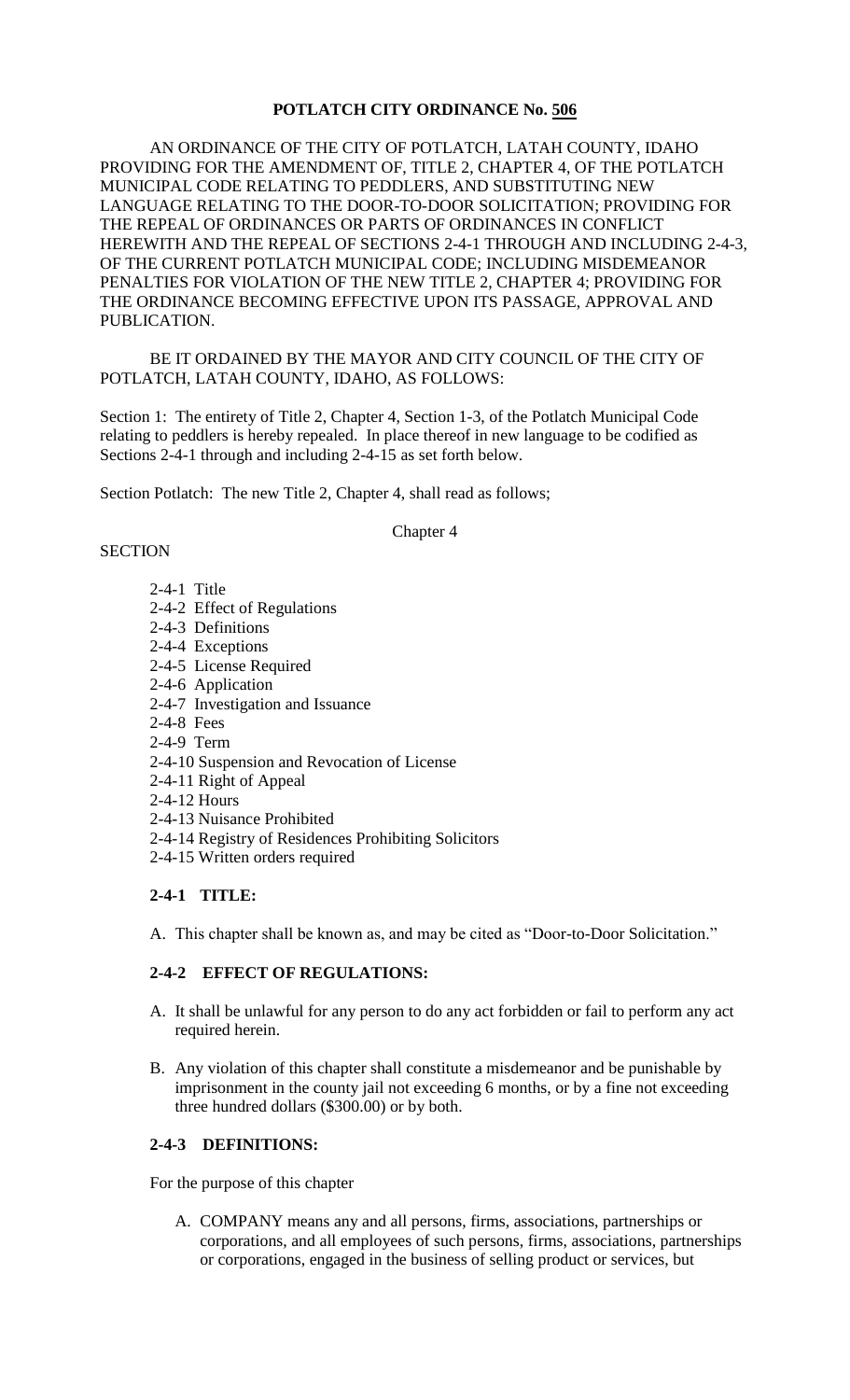excluding companies as may be exempt from compliance with this chapter by applicable state or federal law.

B. DOOR-TO-DOOR SOLICITATION means any unsolicited contact by any company with any person at a residence or dwelling in the City of Potlatch for the purpose of selling any product or service or soliciting orders for any product or service.

## **2-4-4 EXCEPTIONS:**

The provisions of this chapter shall not apply to;

- a. Any sales under court order;
- b. Solicitors who sell to local retailers, local business, local governments, local schools, or local wholesale firms;
- c. Sale of newspaper subscription in which the seller is a person engaged in both the delivery and sale of the newspaper;
- d. The occasional sale of admission or goods by local students for a function of their school or fundraising sales by local youth groups, service clubs or groups such as Elks, Lions, Boy or Girl Scouts;
- e. Any political group seeking funds or membership.

## **2-4-5 LICENSE REQUIRED:**

It is unlawful for any company to solicit door-to-door as defined in the chapter without first having obtained a license from the City of Potlatch. Only one license per company shall be required for all bona fide employees of such company.

## **2-4-6 APPLICATION:**

Companies applying for a license under this chapter must file with the city clerk a sworn application in writing (in duplicate) on a form to be furnished by the city clerk, which shall give the following information

- **A.** Name and description of the applicant and all employees who will be participating in the door-to-door solicitation;
- **B.** Permanent home address and full local address of the applicant and all employees who will be participating in the door-to-door solicitation;
- **C.** A brief description of the nature of the business and the goods or services to be sold or provided;
- **D.** If applicant is employed, the name and address of the employer, together with credentials establishing the exact relationship;
- **E.** The length of time for which the right to do business is desired;
- **F.** If vehicles are to be used, a description of the same, together with license number or other means of identification;
- **G.** The names of at least two (Potlatch) reliable property owners of the county of Latah, Idaho who will certify as to the applicant's good character and business responsibility of the applicant as will enable an investigator to properly evaluate such character and business responsibility;
- **H.** A statement as to whether or not the applicant or any employees have been convicted of any crime, misdemeanor or violation of any municipal ordinance, the nature of the offense and the punishment or penalty therefore;

The Latah County Sheriff's Office may require such additional reasonable information as to the identity or character of the applicant applying for the license, or employees, or the method or plan of doing such business as the Latah County Sheriff's Office may deem proper to fulfill the purpose of the public good and to enable the Latah County Sheriff's Office to make an adequate investigation.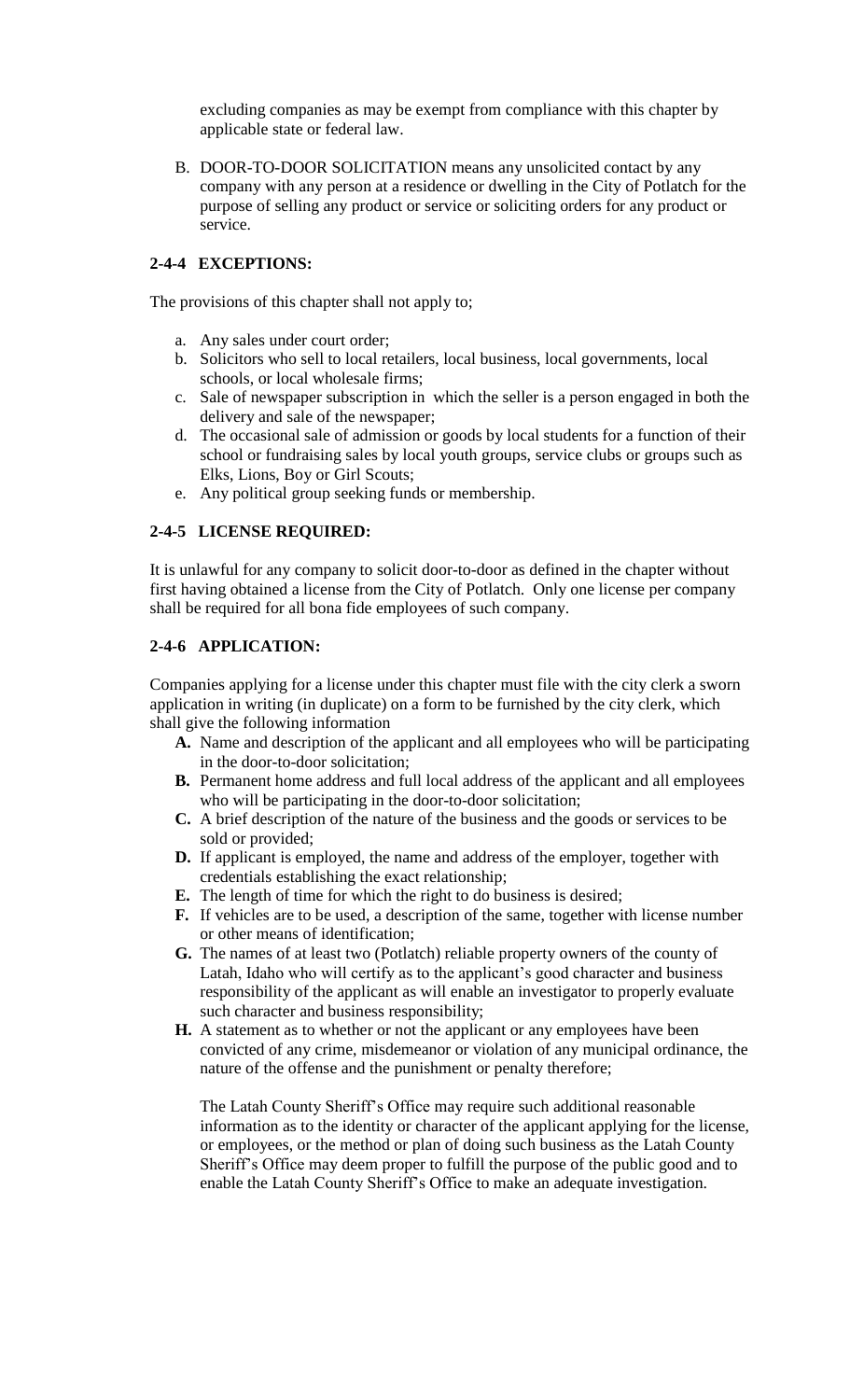# **2-4-7 INVESTIGATION AND ISSUANCE:**

- A. Upon receipt of such application the original shall be referred to the Latah County Sheriff's Office, who shall cause such investigation of the applicant's and employees business and moral character to be made as deemed necessary for the protection of the public good.
- B. If as a result of such investigation the applicant's or employee's character or business responsibility is found to be unsatisfactory, the Latah County Sheriff's Office shall endorse on such application its disapproval and the reasons for the same, and return the application to the city clerk , who shall notify the applicant the application is disapproved and that no permit and license will be issued
- C. If as a result of such investigation, the character and business responsibility of the applicant and employees are found to be satisfactory, the Latah County Sheriff's Office shall endorse on the application its approval and return the application to the city clerk, who shall issue a license. Such license shall contain the signature and seal of the issuing officer and shall show the name and address of the licensee, the kind of goods to be sold there under, the date of issuance and the length of time the same shall be operative, as well as the license number and other identifying description of any vehicles, used. The clerk shall keep a permanent record of all licenses issued.

# **2-4-8 FEES**

The fees for a solicitation license are established at \$75.00 (Seventy Five Dollars) per day or \$300.00 (Three Hundred Dollars) per year. This fee will be adjusted periodically as required by council resolution.

# **2-4-9 TERM:**

All licenses issued shall be valid for a period of one day or one (1) year from the date of issuance unless revoked by the Latah County Sheriff's Office.

# **2-4-10 SUSPENSION AND REVOCATION OF LICENSE:**

The city clerk may suspend and, after notice and hearing, revoke a license issued pursuant to the provisions of this chapter for any of the following causes:

- 1. Fraud, misrepresentation or false statement contained in the application for license;
- 2. Fraud, misrepresentation or false statement made in the course of the door-to-door solicitation;
- 3. Any violation of this chapter;
- 4. The applicant or holder of such license, or any employees of the applicant or holder of such license, has been convicted within the five (5) years immediately prior to the submission of the application, of any felony, or of any violation of Federal, State or local law relating to sex offenses; the possession, use, sale or transfer of illegal drugs or controlled substances; the unlawful sale of alcoholic beverages; or of any crime involving moral turpitude;
- 5. The applicant or holder of such license, or any employee of the applicant or holder of such license, has forfeited a bond or otherwise failed to appear in court for any of the above described criminal offenses charged in any jurisdiction with the United States; or
- 6. Conducting business in an unlawful manner or in such a manner as to constitute a breach of the peace or to constitute a menace to the health, safety, morals or general welfare of the community.

Notice of suspension and of the hearing for revocation of the license shall be given in writing, setting forth specifically the reason for the suspension and the time and place of the hearing. Such notice shall be personally delivered, or mailed, postage prepaid, to the licensee at least five (5) days prior to the date set for hearing.